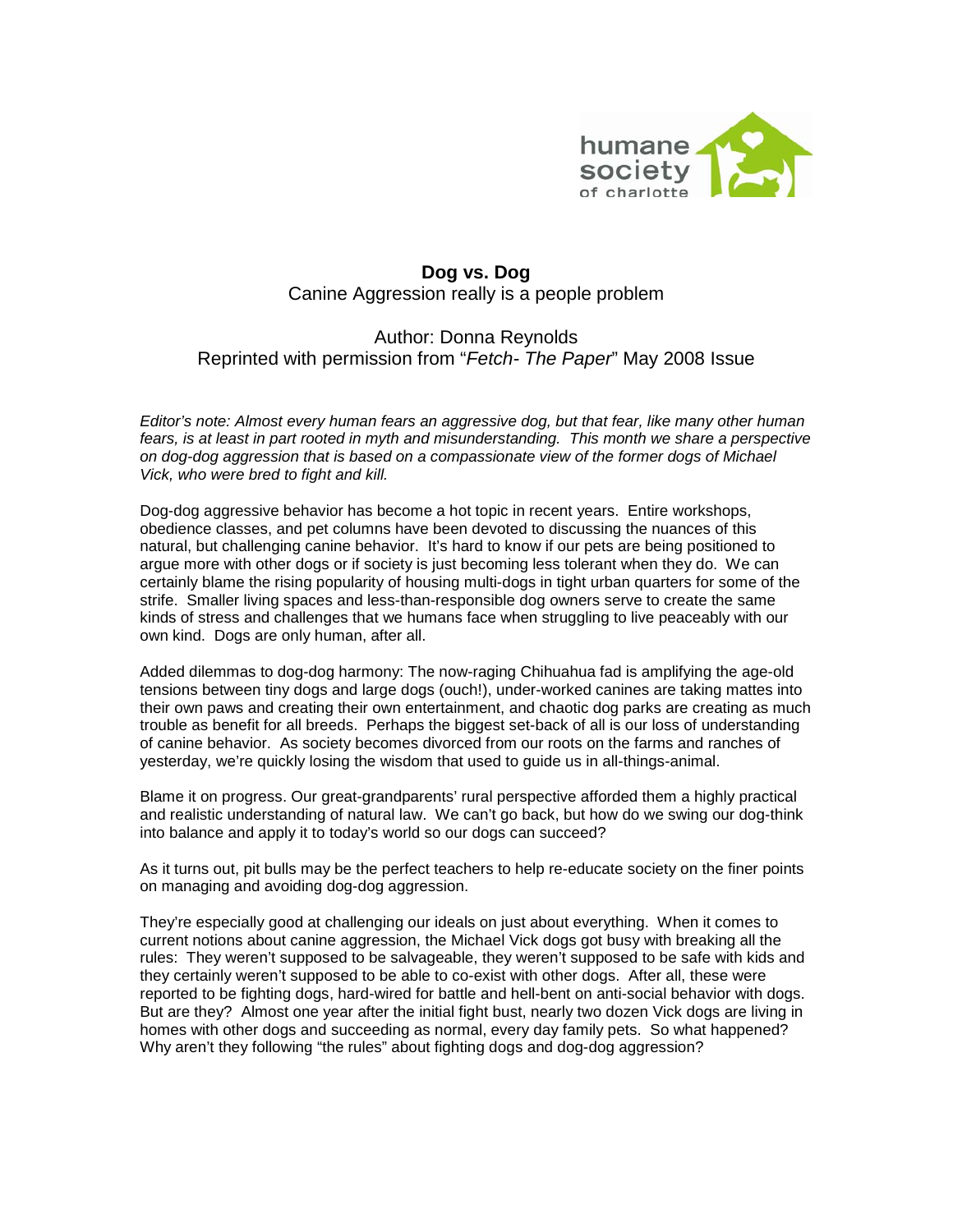The answers are easy: Dogs are individuals and many defy the selective breeding efforts meant to create certain traits. We humans have been too busy blaming dogs for behavior that we ourselves set into motion.

The families now enjoying the Vick dogs understand this. When any dog fights, it's because a careless or heartless human has accidentally or intentionally set them up to engage in combat. That situation could be a staged battle in the pit or a rushed greeting with an inappropriate play partner at the dog park. When dogs DON'T fight- as in the case of the Vick dogs now living in foster homes- they're following the designs of a good leader who is consciously setting them up for nothing but success. The mechanics of this success involve respecting each dog's individual limits with other dogs, proper socialization to increase dog tolerance, and clear guidance so each dog knows what's expected of him. It's not entirely unlike dealing with a boisterous 3 year old child in a rough and rowdy play group.

To be fair, this success-through-management drill is as true for our ball-possessive Husky as it is for the Vick dog in our house, as it is for the …name the breed… dog in your house. All breeds can fight, and all can be managed so that potential never surfaces. The choice is ours. Some dogs need more management than others and because all dogs are individuals, it's true that some yellow labs need more management than some pit bulls-without question.

One way to make peace with this big responsibility we've taken on is to dig back into our cellular memory to a time when we invited the wild wolves to live in our camps. No matter how we dress them, our foofoo pets are still wolves at heart, and we're still the ones that decided to wrangle their animal instincts so we could co-exist. You can take the dog out of nature, but you'll never be able to take nature out of the dog. Nor would we like them much if we could!

## **Everybody Calm Down! 8 Tips to Avoid Aggressive Encounters**

- 1. Spats Happen! It's a fact of Dog Life; even those dogs that generally get along can break into an argument if one or both are offended or challenged.
- 2. Study your dog. Understand his body language so you can know when he might be reaching his limits with another dog. If a real fight does happen, learn from it so it doesn't happen again.
- 3. Avoid triggers. As with children, fights can spark from the most seemingly insignificant triggers, even between dogs that are buddies. Some common triggers: Arguments over toys, food, favorite dogs or even favorite people (resource guarding). A perceived challenge such as intense eye contact, tug-o-war game or rough play can set a dog off. Know your dog's triggers and work with a trainer to desensitize him to these as much as possible so they lose their charge.
- 4. Nix nose-to-nose greets. In the quest to make dogs more dog-social, resist the temptation to allow your dog to do rushed nose-to-nose greets between dogs that don't know each other. Instead, create a ritual of slow, uber-relaxed intros that include side-byside walks in neutral territory. Taking your time will give you the chance to read signals that say, "I don't really like this dog."
- 5. Be leash savvy. Leash reactivity (an annoying behavior of lunging or growling on leash) can start when dogs become ever more frustrated about greeting other dogs. Handlers can create fast improvements by curbing leash greets and taking on the new rule of confident clown and animated leader. Look for training classes that teach pet owners how to motivate their pets and capture their attention with fun and rewarding distraction exercises that teach a dog that other on-leash dogs are off-limits.
- 6. Know the realities. Studies (Cornell University, NY) have shown that same-sex housemate pairs, especially females, have more problems than opposite sex pairs.